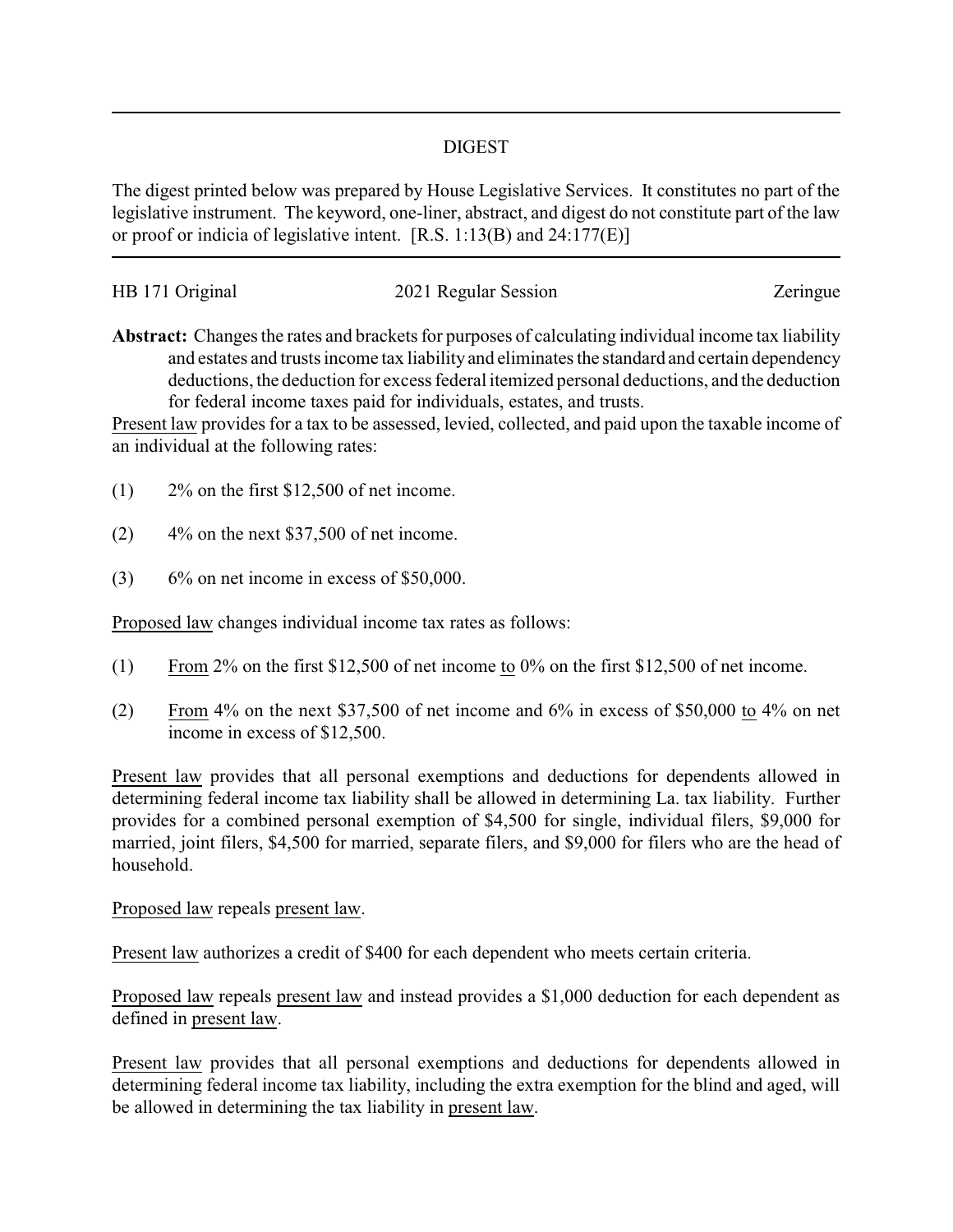Proposed law provides an exemption of \$1,000 for a taxpayer who is blind, is deaf, has sustained the loss of one or more limbs, or has an intellectual disability. Provides a deduction of \$1,000 for each dependent allowed, in determining federal income tax liability, who is blind, is deaf, has sustained the loss of one or more limbs, or has an intellectual disability. Additionally, provides a deduction of \$1,000 for each dependent as allowed in determining federal income tax liability. Provides definitions and requirements for claiming the exemptions.

Present law requires the secretary to establish tax tables that calculate the tax owed by taxpayers based upon where their taxable income falls within a range that does not exceed \$250. Further requires the secretary to provide in the tax tables the combined personal exemption, standard deduction, and other exemption deductions in present law which is deducted from the 2% bracket. If the combined exemptions and deductions exceed the 2% bracket, the excess is deducted from the 4% bracket, and then the 6% bracket.

Proposed law changes present law by authorizing the combined personal exemption, standard deduction, and other exemption deductions to be deducted from the lowest income tax bracket.

Present lawauthorizes a deduction from individual income taxes for excess federal itemized personal deductions. The term "excess federal itemized personal deductions" is defined to mean the amount by which the federal itemized personal deductions exceed the amount of federal standard deduction designated for the filing status used for the taxable period on the individual income tax return.

Proposed law repeals present law that allows taxpayers to deduct excess federal itemized personal deductions on their state individual income tax returns beginning Jan. 1, 2022.

Present constitution and present law authorize a state deduction for federal income taxes paid for purposes of computing income taxes for the same period.

Proposed law repeals the present law provisions that authorize a state deduction for federal income taxes paid for purposes of calculating individual income taxes.

Present law provides for the computation of La. taxable income for a resident estate or trust, including provisions for the federal income tax deduction, limitations of deductions for net income, provisions for the federal deduction for alternative minimum tax, and the authority of the secretary of the Dept. of Revenue to consider reductions to the federal income tax deduction and the determination of the deductible portion of an alternative minimum tax.

Proposed law retains present law except as it applies to the deductibility of federal income taxes. Provides that no federal income tax deduction is allowed on net income upon which no La. income tax was incurred or upon which no income tax will be paid.

Present law provides for a tax to be assessed, levied, collected, and paid on the La. taxable income of an estate or trust at the following rates:

(1) 2% on the first \$10,000 of La. taxable income.